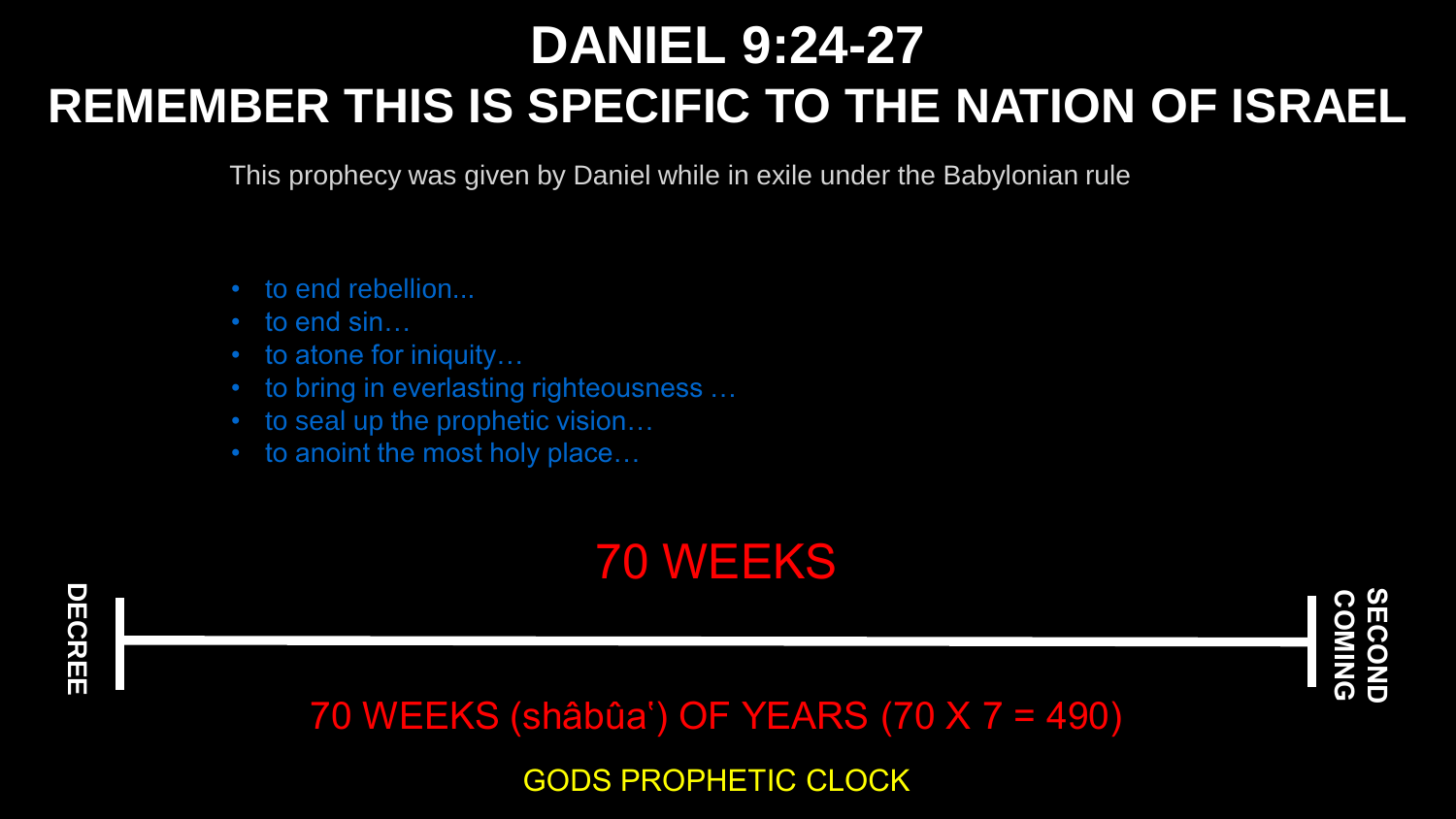## GOD'S PROPHETIC CLOCK





**SECOND**

 $\mathbf{u}$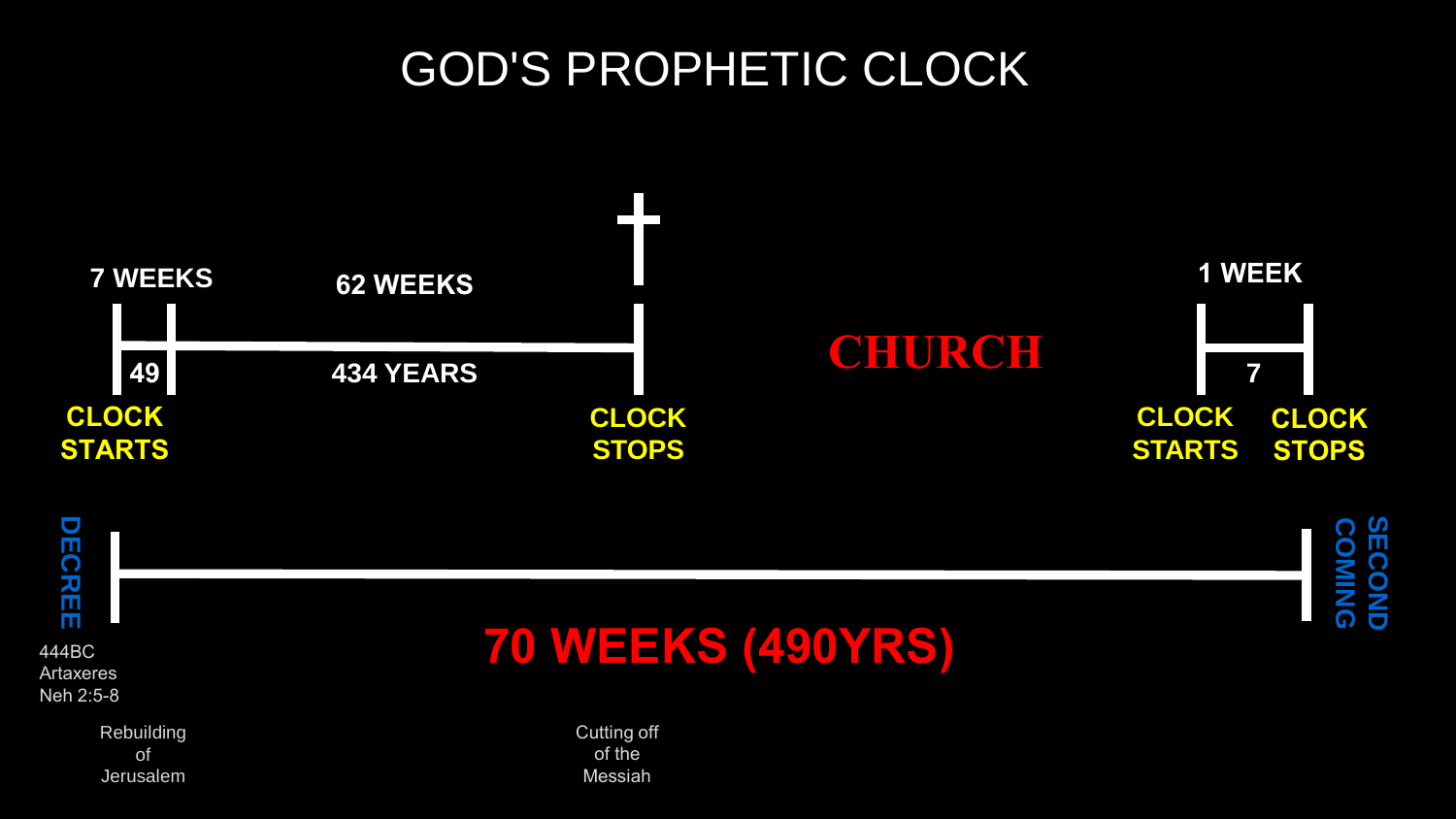#### DANIEL 2

DANIEL IS GIVEN UNDERSTANDING INTO HUMANITIES FUTURE AND THE KINGDOMS THAT WILL RULE OVER THE REGION



HISTORY CONFIRMS THESE KINGDOMS REIGN OVER THE REGION

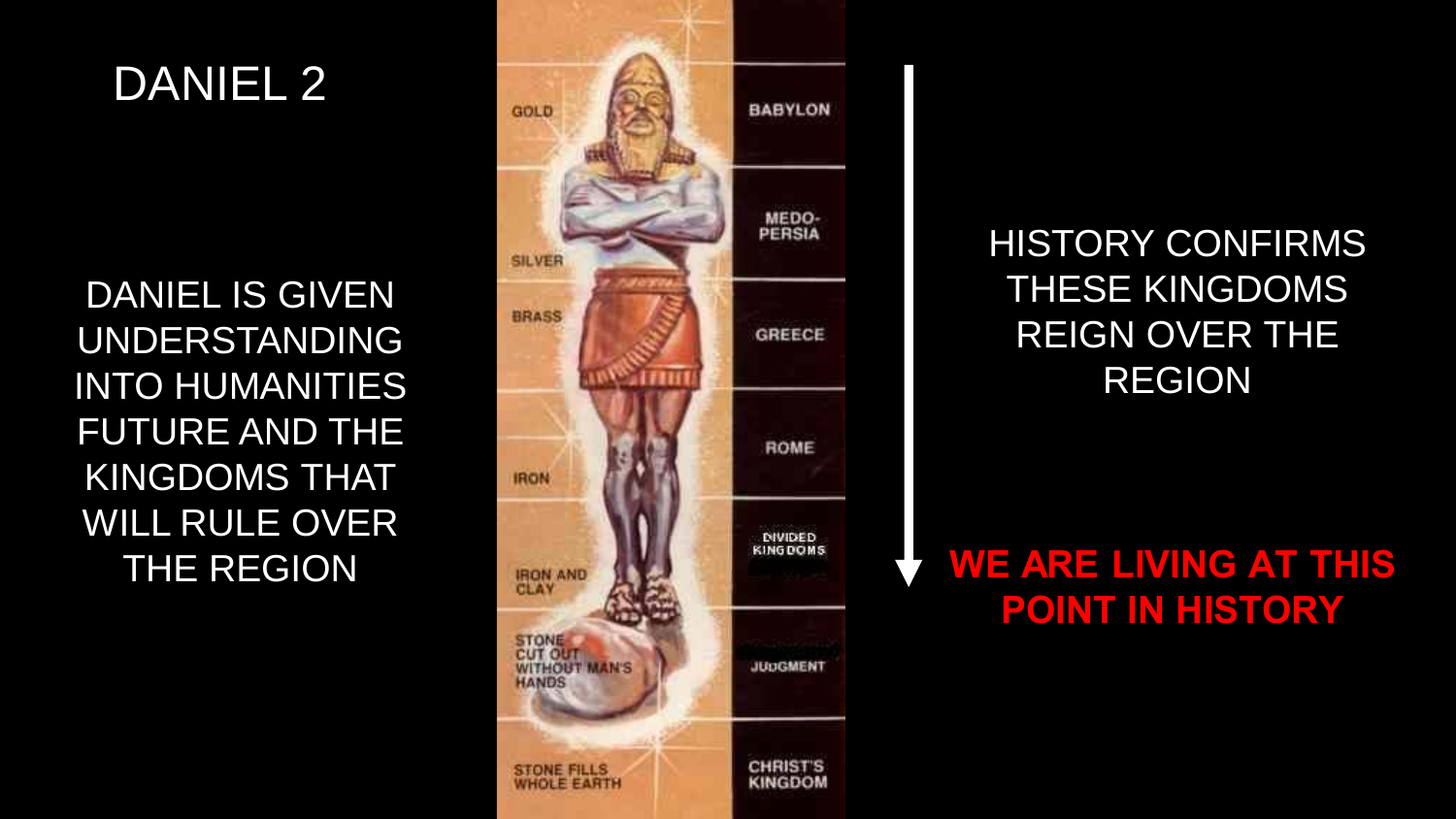



444BC Artaxeres Neh 2:5-8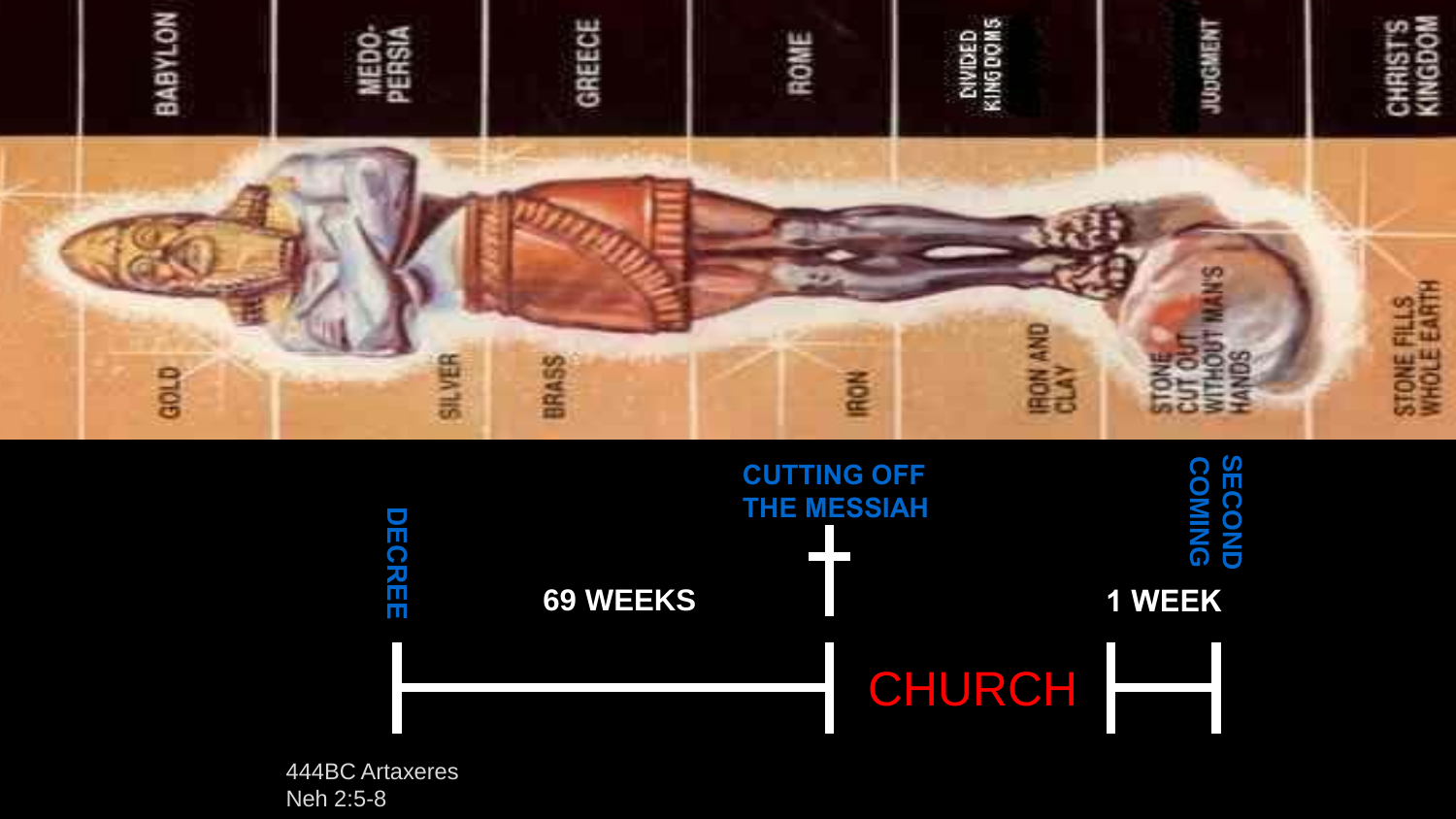## **FEET AND 10 TOES**

# FALSE PROPHET

## THE BEAST

# THE WOMAN

# THE ANTICHRIST









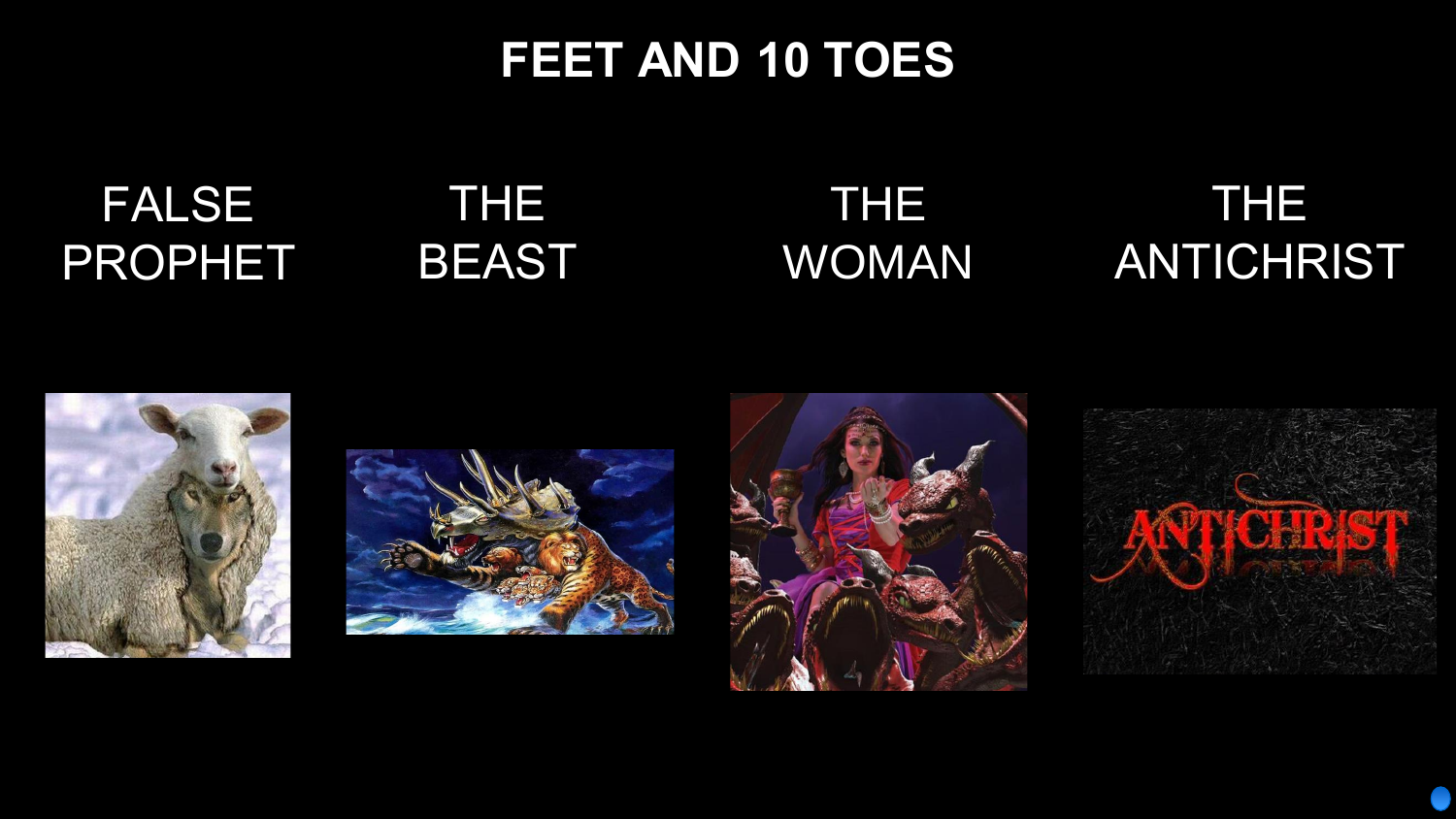### **FALSE PROPHET GLOBAL RELIGIOUS LEADER**

- 2 Horns like a lamb (appears to be religious)
- Speaks like a dragon (satanically inspired)
- Exercises the power of the beast
- Through signs and wonders he deceives the world
- Makes the world worship the beast
- He makes an image of the beast
- He gives life to the image
- People are forced to worship the image or die
- Causes people to receive a mark in forehead or right hand
- Cannot buy or sell without the mark or name or number
- Number of the beast is 666 (the number of a man)



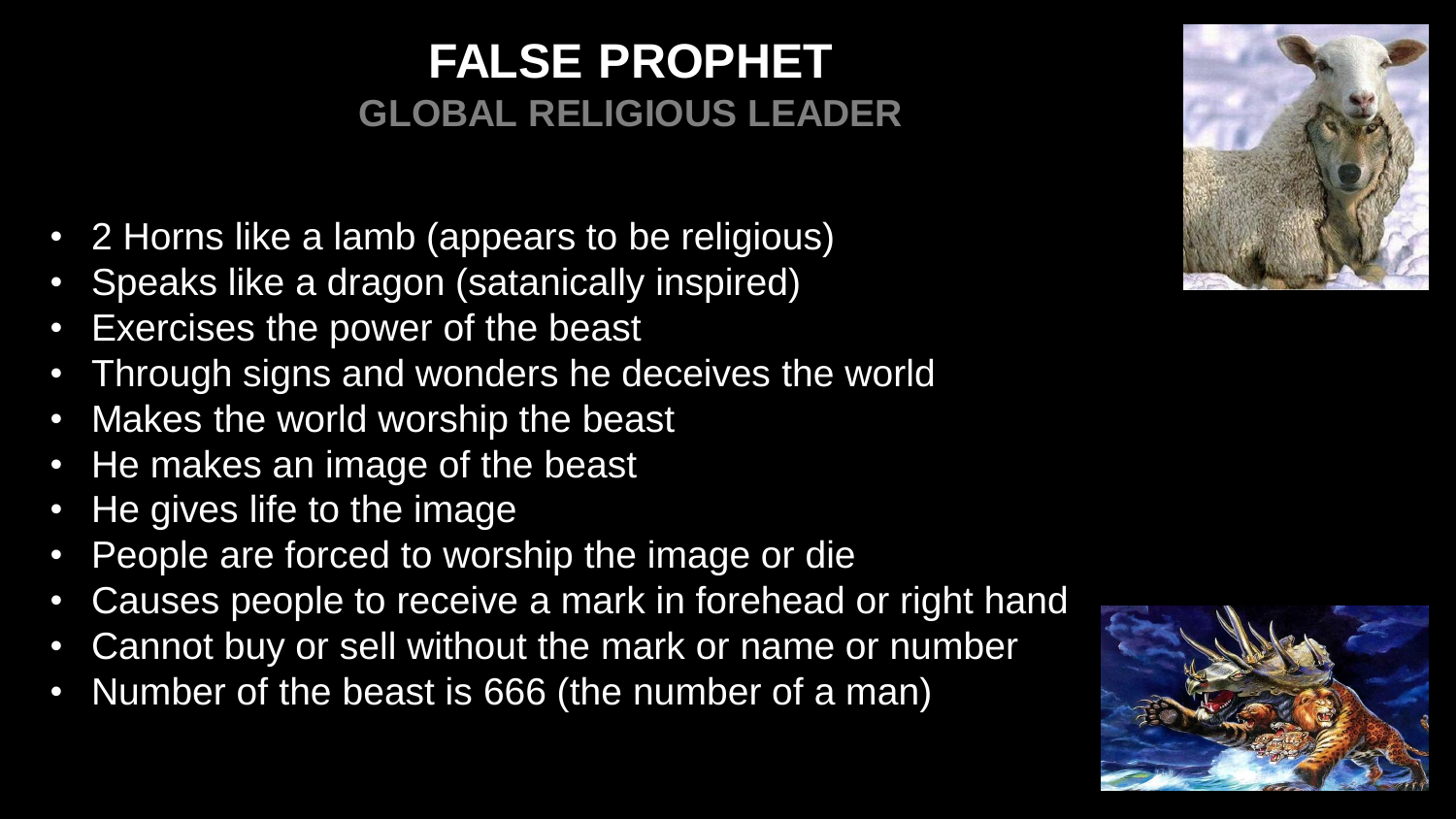

# **THE BEAST GLOBAL GOVERMENT ANDTHE ANTICHRIST**

- 7 Heads (7 kingdoms)
- 10 Horns and 10 Crowns (The 10 kings of the 7<sup>th</sup> kingdom)
- Like a leopard, feet like a bear and a mouth like a lion
- Dragon (satan) gives him power, his seat & great authority
- 1 head dies & is healed (antichrist mimics the resurrection)
- People worship the dragon & beast (worship of satan through the antichrist)
- Antichrist is given power over the earth for 42 months
- Receives all power (becomes world leader)
- All Nations worship him (receives global worship)
- Blasphemes God and persecutes the saints

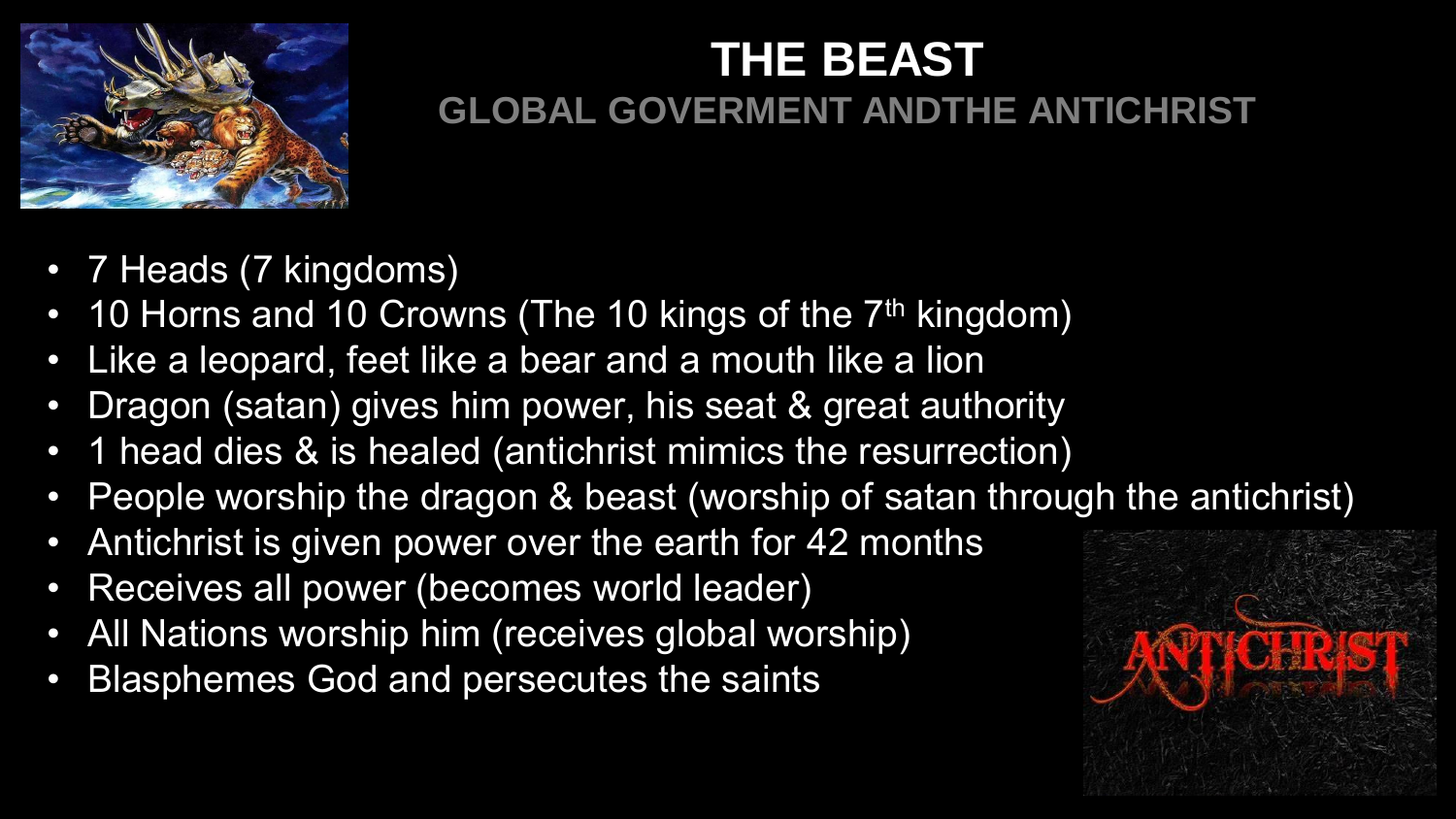### **THE WOMAN GLOBAL RELIGION**



- Woman sitting on a scarlet colored beast
- Full of names of blasphemy, clothed in purple, red, gold, precious stones & pearls
- Golden cup in her hand full of abominations, filthiness and fornications
- Woman was drunk with the blood of the saints and martyrs of Jesus
- The woman is that great city(situated on 7 hills) reigning over the kings of the earth
- 7 kings: 5 are fallen, the 6<sup>th</sup> is, the 7<sup>th</sup> is to come and the 8<sup>th</sup> comes out of the 7<sup>th</sup>
- The beast is the 8<sup>th</sup> King and comes out of the 7<sup>th</sup> kingdom (10 Kings)
- The 10 Kings (7<sup>th</sup> kingdom) will hate the whore and will destroy her
- Antichrist only reigns for one hour with the 10 Kings before receiving total control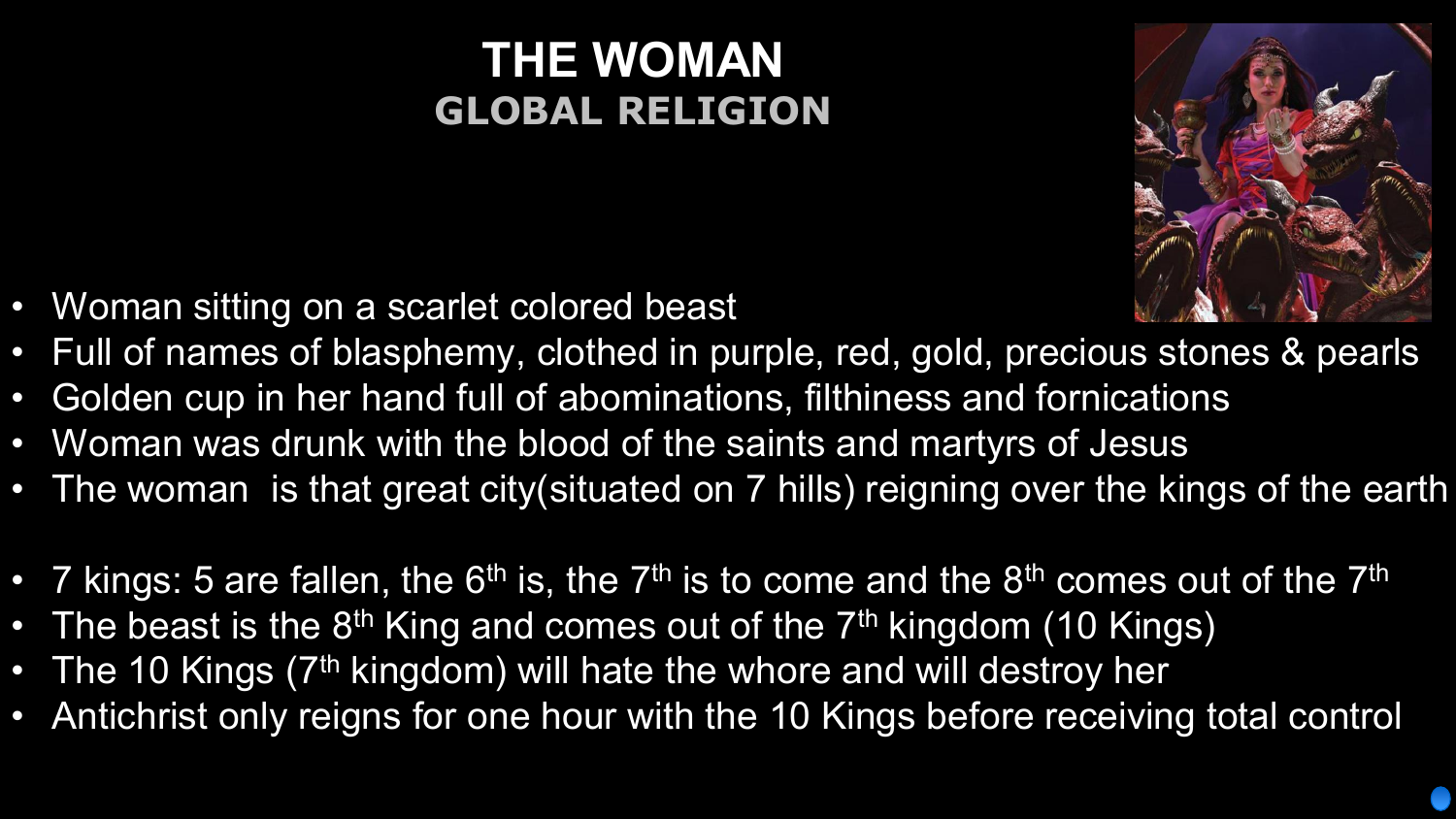#### DANIELS 70th WEEK

#### **BELIEVERS JUDGEMENT - HEAVEN**

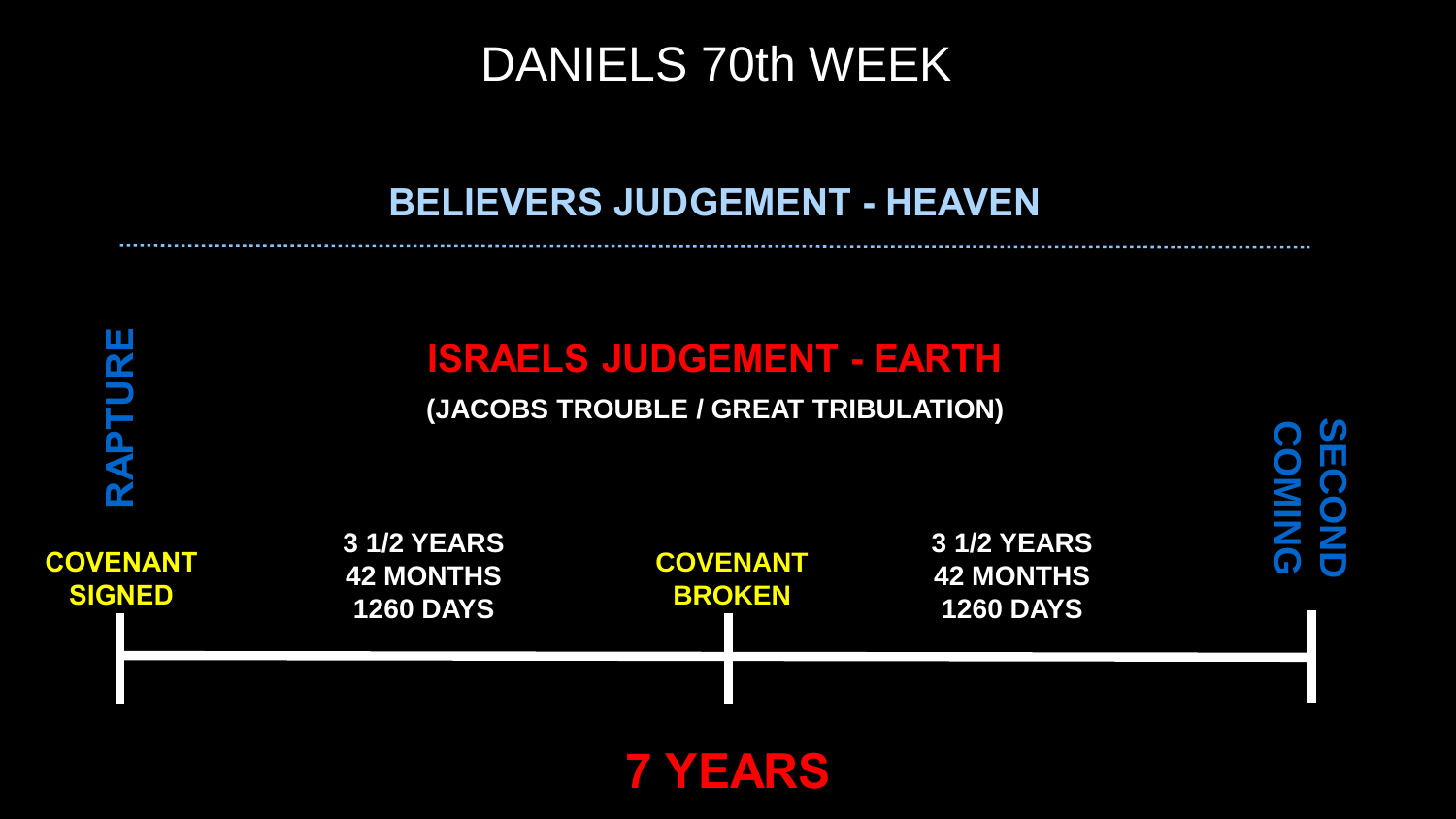# FIRST HALF OF THE 70th WEEK

- The rise of the false prophet & antichrist Rev 13,17
- The "1 Week Covenant" Dan 9:27
- Levitical priesthood reinstated Dan9:27
- Sealing of the 144 000 Jews Rev 7:1-8
- 2 Witnesses Rev 11:3-6

**3 1/2 YEARS 42 MONTHS 1360 DAYS**

**COVENANT BROKEN**

**COVENANT SIGNED**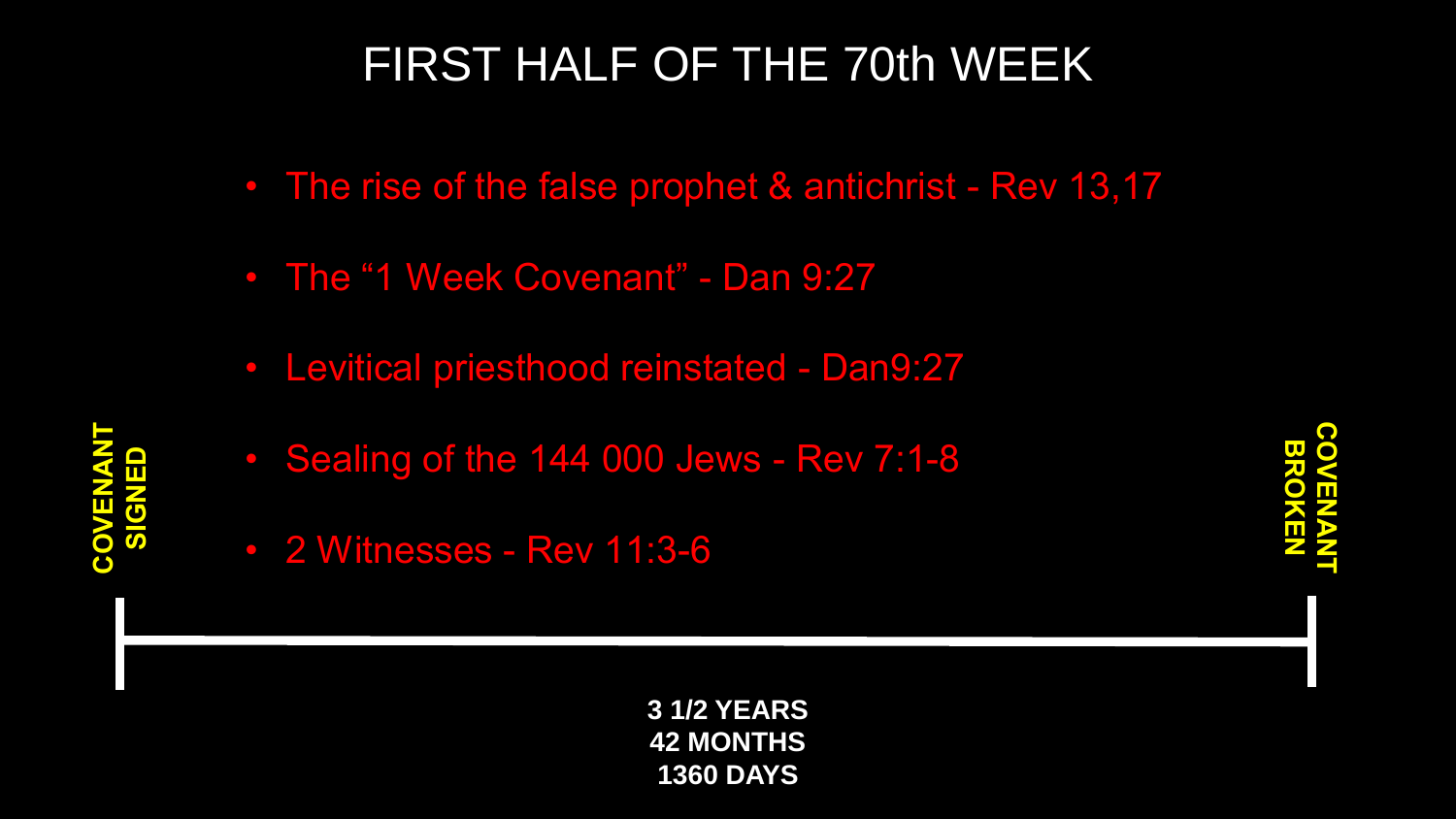#### MID POINT OF THE 70th WEEK

- Antichrist is given total control Rev 13:1-10, 2 The 2:3-4
- He kills the 2 witnesses Rev 11:7-12
- He violates the "Covenant" Dan 9:27
- He halts the "Sacrificial system" Dan 9:27
- The "Abomination of Desolation" Dan 9:27,11:31,12:11 Math 24:15, 2 The 2:3-4
- Jews flee persecution Math 24:15-20 & Rev 12:6,14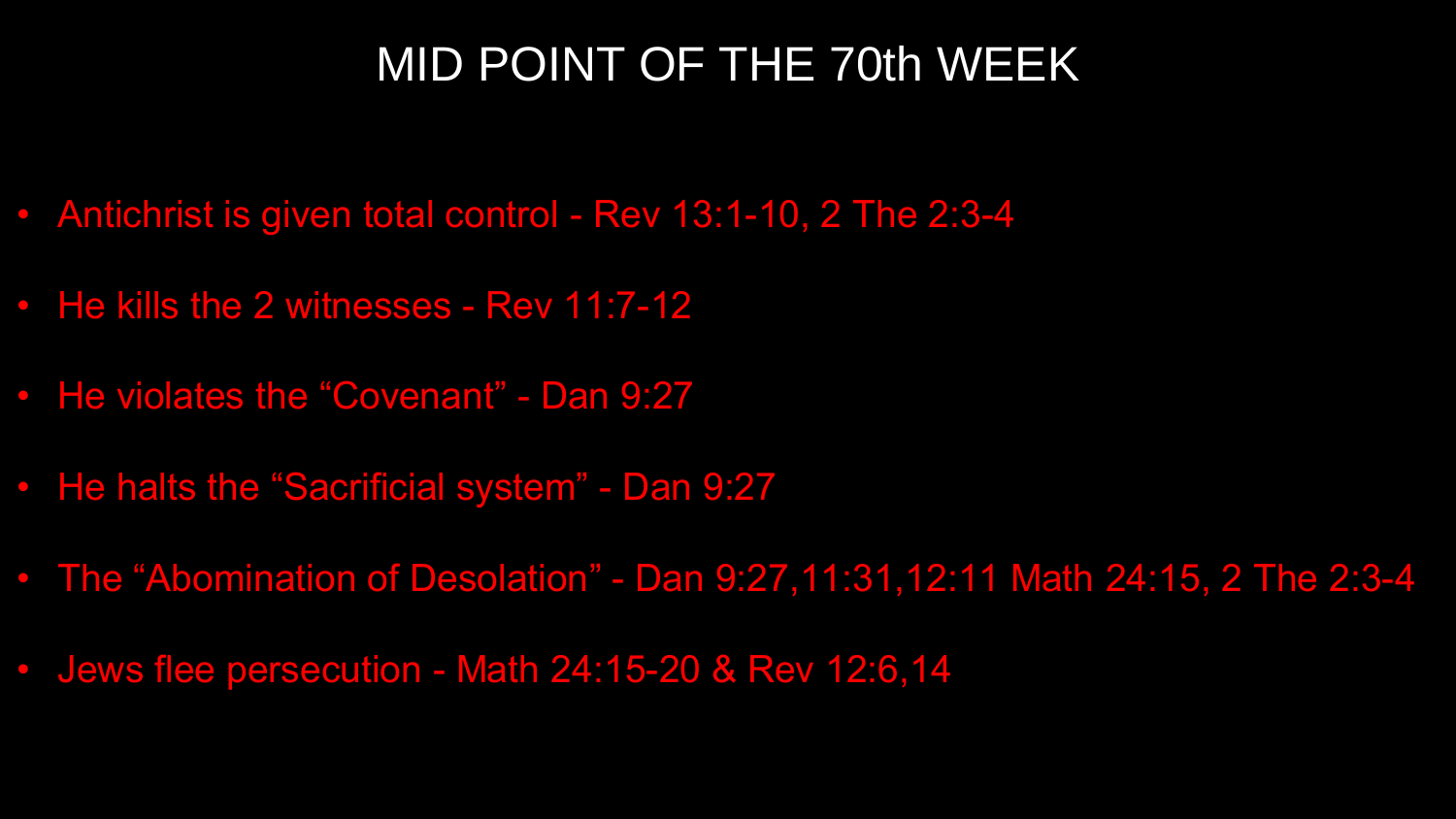# SECOND HALF OF THE 70th WEEK

- The beast kills the Jewish saints Rev 7:9-16
- God's "Wrath" poured out Rev 8
- Jews recognize and call for their Messiah Zech 12:10, 13:6,9
- Armageddon Zech 12:1-9, Rev 19:11-21

**COVENANT BROKEN**

- The "Second Coming" Rev 19:11-21
- The Church returns with Christ Rev 19:11-21

**SECONDCOMING SECONDE** 

**3 1/2 YEARS 42 MONTHS 1360 DAYS**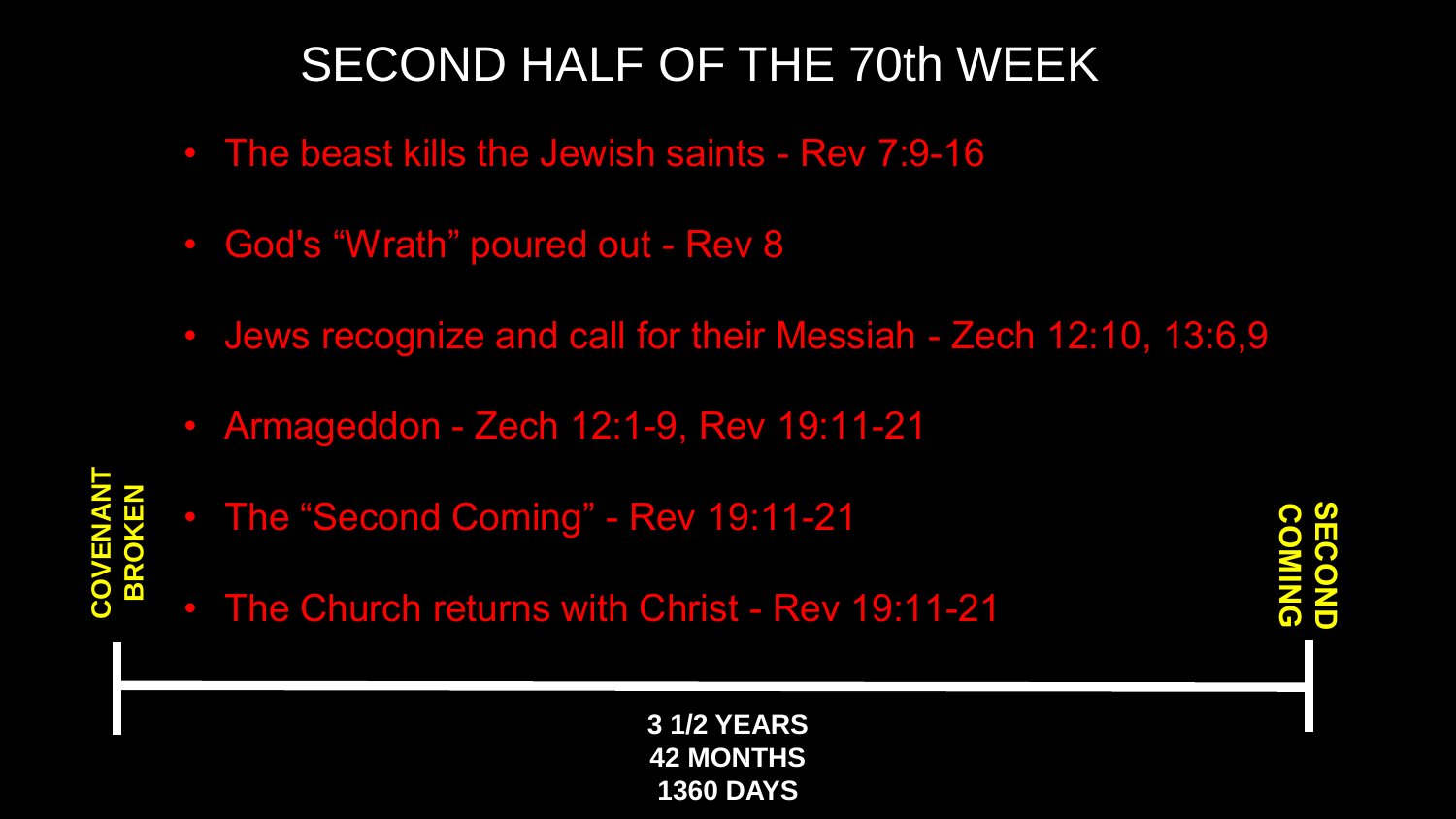

a rock that broke the iron. the bronze, the clay, the silver and the gold to pieces.

THE ROCK (JESUS) DESTROYS THE IMAGE (8 KINGDOMS)

JESUS SETS UP HIS EVERLASTING KINGDOM

THERE WILL BE NO OTHER KINGDOM